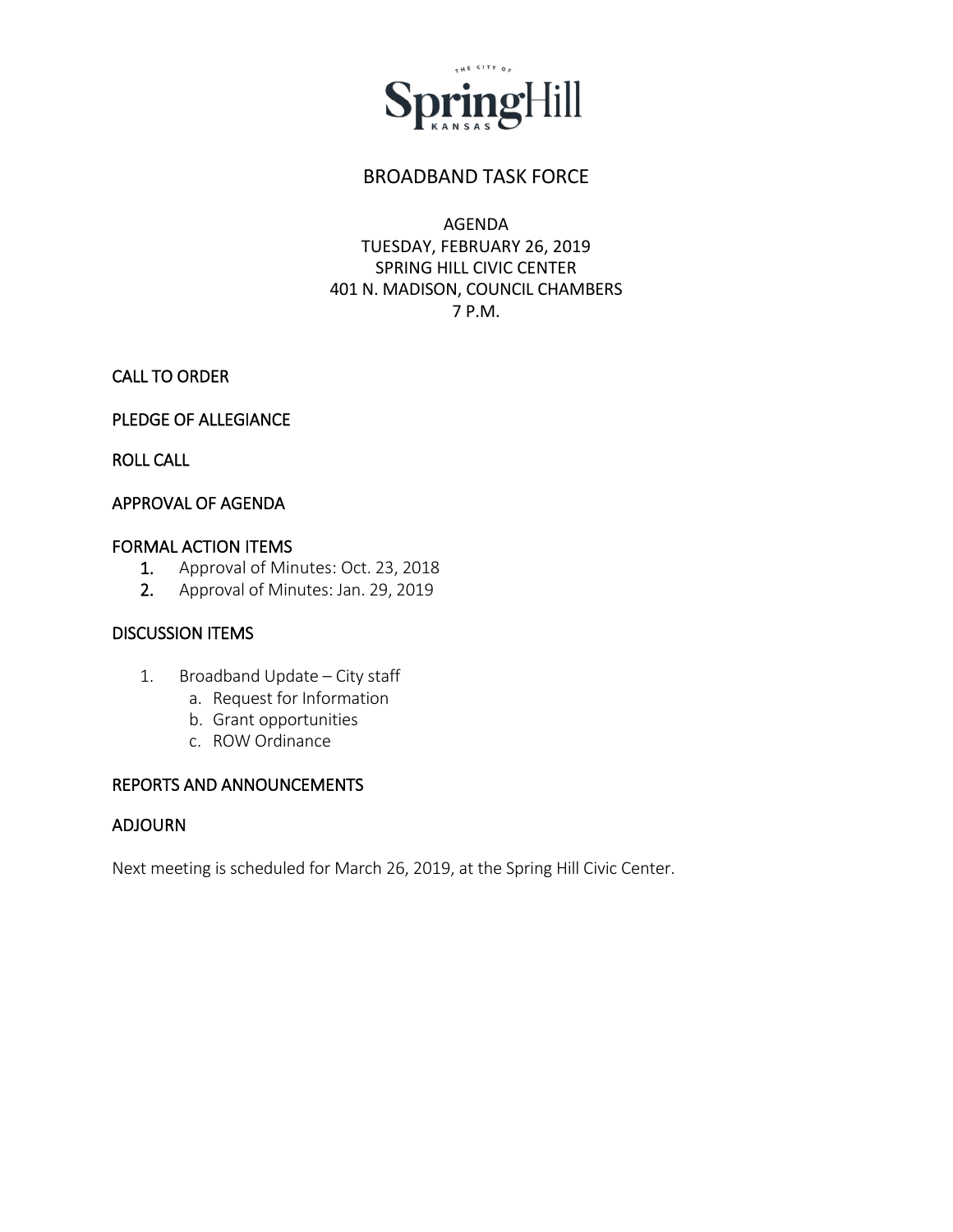### City of Spring Hill, Kansas Minutes of Broadband Task Force October 23, 2018

A Regular Session of the Broadband Task Force was held October 23, 2018, at the Spring Hill Civic Center, 401 N Madison St, Spring Hill, Kansas. The meeting convened at 7:00 p.m. with Heather Poole recording.

Task Members in attendance: Julia Atwell

|                                                     | Gerald Barker<br>Mark Bye<br>Ricardo Cortez<br>Kyle Griffin<br>Carol Thomas                                  |
|-----------------------------------------------------|--------------------------------------------------------------------------------------------------------------|
| Task Members absent:                                | <b>Brian Peel</b>                                                                                            |
| City Council in attendance:<br>Staff in attendance: | Andrea Hughes<br>Assistant City Administrator Melanie Landis<br>Broadband Task Force Secretary Heather Poole |

### ROLL CALL

Heather Poole called the roll of the Task Force. With a quorum present, the meeting commenced.

# **DISCUSSION**

Ms. Landis began the meeting with providing an update on the request for information (RFI) and requested the assistance of two task members to assist with updating the RFI that Ms. Landis and Mr. Smoot began. Ms. Landis wants to update the RFI to make it more specialized to Spring Hill and our needs. She would like the RFI to be completed and published by January 2019. Mr. Bye and Mr. Griffin volunteered with assisting Ms. Landis on this project.

Ms. Landis also requested assistance with researching for grants. She asked the task force members if they could research on their own for grants specific for us. She stated that the City does have grant finder program that can be distributed to the group for a start on researching grants. The members were all in agreeance in assisting. Ms. Hughes added that Broadband USA is a company who serves local and state government that seek to expand broadband connectivity. She suggested looking into this service. She also discussed reaching out to the State regarding their broadband task force and request an update from them on what they're doing to help communities in need of broadband.

Ms. Landis updated the task force that the ROW ordinance was passed, and she would send the ordinance to the group. The Dig One policy she is working on getting an update from the City Administrator on the progress of getting this completed. She would bring an update to the task force at our next meeting.

Several task force members commented on the continued growth Spring Hill is experiencing and that they are expecting that the growth and need for internet will begin to strain on the current resources.

The task force members commented on the next meetings and were in agreeance that the November meeting will be on an as needed basis and the December meeting was to be cancelled due to the meeting falling on Christmas Day. Motion to cancel the December meeting: Motioned by Ms. Atwell, seconded by Mr. Bye, motion carried 6-0-0.

Motion to adjourn: Motioned by Ms. Atwell , seconded by Mr. Griffin , Motion carried 6-0-0 to adjourn the meeting at 7:48 p.m.

Next Meeting: 7 p.m., Tuesday, November 27, 2018, at the Spring Hill Civic Center, 401 N Madison St., Spring Hill, Kansas.